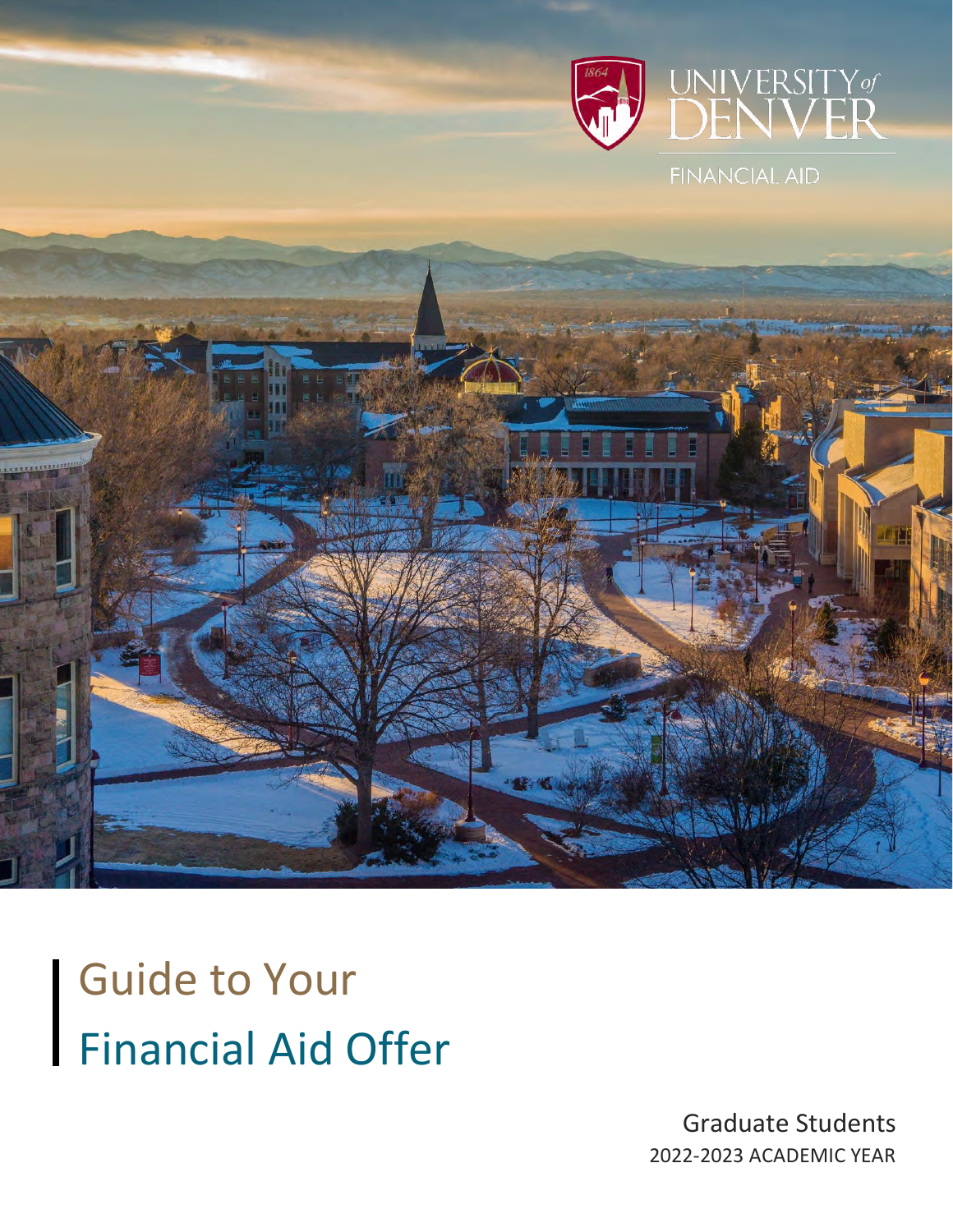# Table of Contents

| Your Financial Aid Offer:                                                                                                                                                                                                      |  |
|--------------------------------------------------------------------------------------------------------------------------------------------------------------------------------------------------------------------------------|--|
| Viewing Your Aid Offer [11, 12] March 2014 10: 44 Million 2015 10: 45 Million 2016 10: 45 Million 2016 10: 46                                                                                                                  |  |
|                                                                                                                                                                                                                                |  |
| Financial Aid Offered [11, 120] [120] [120] [120] [120] [120] [120] [120] [120] [120] [120] [120] [120] [120] [                                                                                                                |  |
|                                                                                                                                                                                                                                |  |
| Revised Financial Aid Offers [111] New York 2014 15: 2014                                                                                                                                                                      |  |
|                                                                                                                                                                                                                                |  |
| <b>Student Loans:</b>                                                                                                                                                                                                          |  |
|                                                                                                                                                                                                                                |  |
|                                                                                                                                                                                                                                |  |
|                                                                                                                                                                                                                                |  |
|                                                                                                                                                                                                                                |  |
| Next Steps to Receive Your Aid:                                                                                                                                                                                                |  |
|                                                                                                                                                                                                                                |  |
|                                                                                                                                                                                                                                |  |
| Check Your Status in PioneerWeb [11] [12] Check Your Status in PioneerWeb [11] [12] [12] [12] [12] [12] [12] [                                                                                                                 |  |
| Your Bill and Receiving Your Aid:                                                                                                                                                                                              |  |
|                                                                                                                                                                                                                                |  |
|                                                                                                                                                                                                                                |  |
|                                                                                                                                                                                                                                |  |
| Policies:                                                                                                                                                                                                                      |  |
|                                                                                                                                                                                                                                |  |
| Satisfactory Academic Progress [1001] Satisfactory Academic Progress [1001] Manuscritt, 2004. [1001] Manuscrit                                                                                                                 |  |
|                                                                                                                                                                                                                                |  |
| Institutional Aid and Tuition [11] Institution and Tuition and Tuition and Tuition and Tuition and Tuition and Tuition and Tuition and Tuition and Tuition and Tuition and Tuition and Tuition and Tuition and Tuition and Tui |  |
|                                                                                                                                                                                                                                |  |
|                                                                                                                                                                                                                                |  |
| Your Rights and Responsibilities [11, 2014] Your Rights and Responsibilities [12] Management Counter and Management Counter and Management Counter and Management Counter and Management Counter and Management Counter and Ma |  |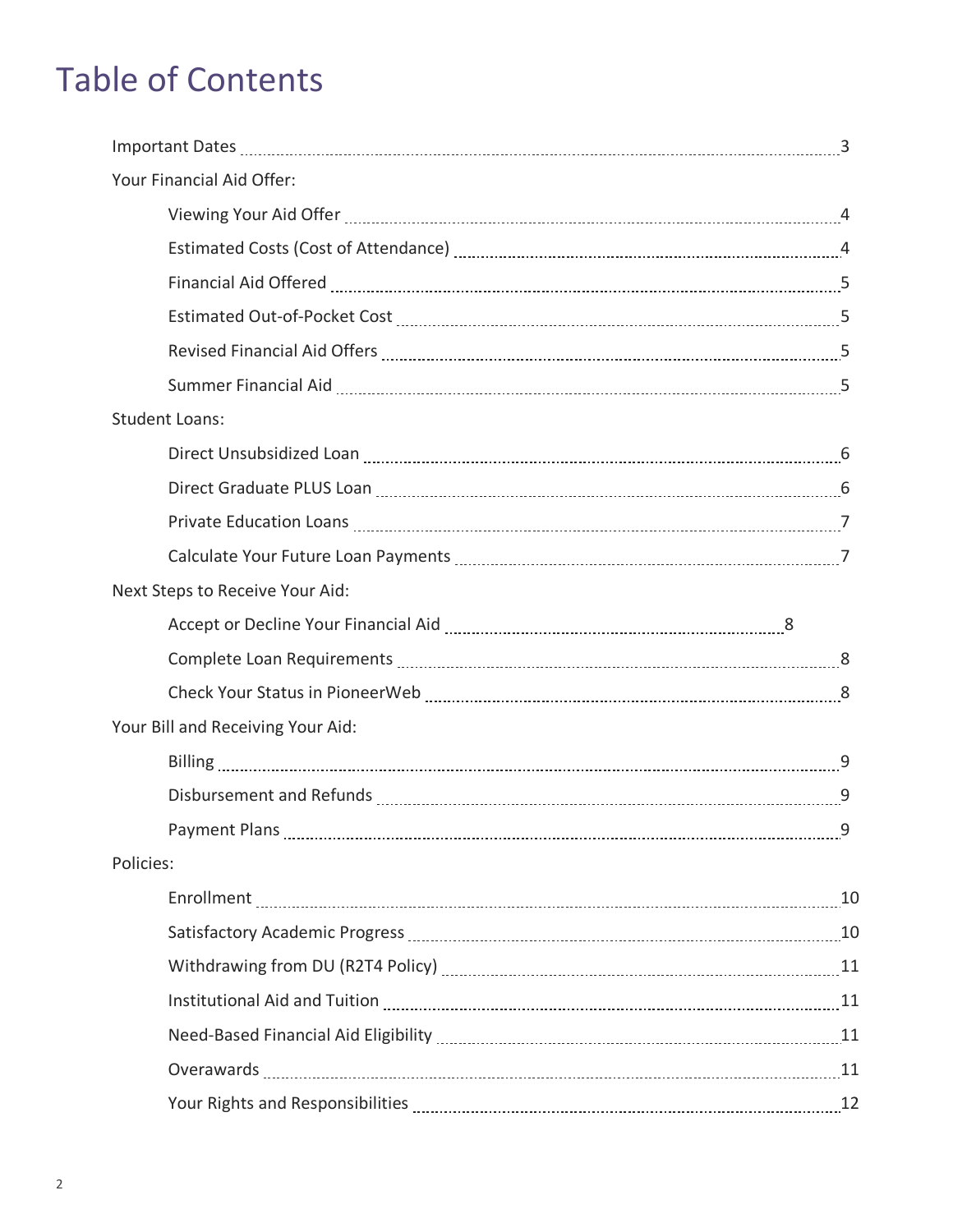# Important Dates

| July 1, 2022                 | Recommended due date to<br>accept or decline loans in<br>PioneerWeb                                              | October 1, 2022     | 2023-2024 FAFSA available at<br>StudentAid.gov                                                                 |
|------------------------------|------------------------------------------------------------------------------------------------------------------|---------------------|----------------------------------------------------------------------------------------------------------------|
|                              | Deadline to accept work-<br>study (if included in your<br>financial aid offer)                                   | December 1, 2022    | Initial winter quarter bill sent<br>to students registered for<br>classes                                      |
| July 15, 2022                | Recommended due date to<br>$\bullet$<br>complete loan requirements                                               | December 22, 2022 . | Winter 2022 bill due date                                                                                      |
|                              | at StudentAid.gov (master<br>promissory note and<br>entrance counseling)<br>Recommended due date to              | December 24, 2022   | Winter quarter financial aid<br>disburses to your DU student<br>account                                        |
| August 1, 2022               | apply for a grad PLUS loan (if<br>needed)<br>Recommended due date to                                             | December 28, 2022   | Earliest date you may receive<br>direct deposit financial aid<br>refunds in your bank account                  |
|                              | $\bullet$<br>accept or waive health<br>insurance and health and<br>counseling services                           | January 3, 2023     | First day of winter 2023<br>quarter                                                                            |
|                              | Initial fall quarter bill sent to<br>students registered for<br>classes                                          | March 1, 2023       | Initial spring quarter bill sent<br>to students registered for<br>classes                                      |
| August 15, 2022              | Recommended date to sign<br>٠<br>up for direct deposit for<br>financial aid refunds<br>Deadline to sign up for a | March 15, 2023      | Priority deadline to submit<br>the 2023-2024 FAFSA at<br>StudentAid.gov                                        |
|                              | payment plan for fall quarter                                                                                    | March 17, 2023      | Spring quarter financial aid<br>disburses to your DU student                                                   |
|                              | August 22, 2022   · Fall 2022 bill due date                                                                      |                     | account                                                                                                        |
| August 31, 2022              | Fall quarter financial aid<br>disburses to your DU student<br>account                                            |                     | March 21, 2023 • Earliest date you may receive<br>direct deposit financial aid<br>refunds in your bank account |
| September 2, 2022   •        | Earliest date you may receive<br>direct deposit financial aid<br>refunds in your bank account                    | March 27, 2023      | First day of spring 2023<br>quarter                                                                            |
| September 10, 2022 $\bullet$ | First day of fall 2022 quarter                                                                                   | April 1, 2023   ·   | Summer financial aid<br>application opens                                                                      |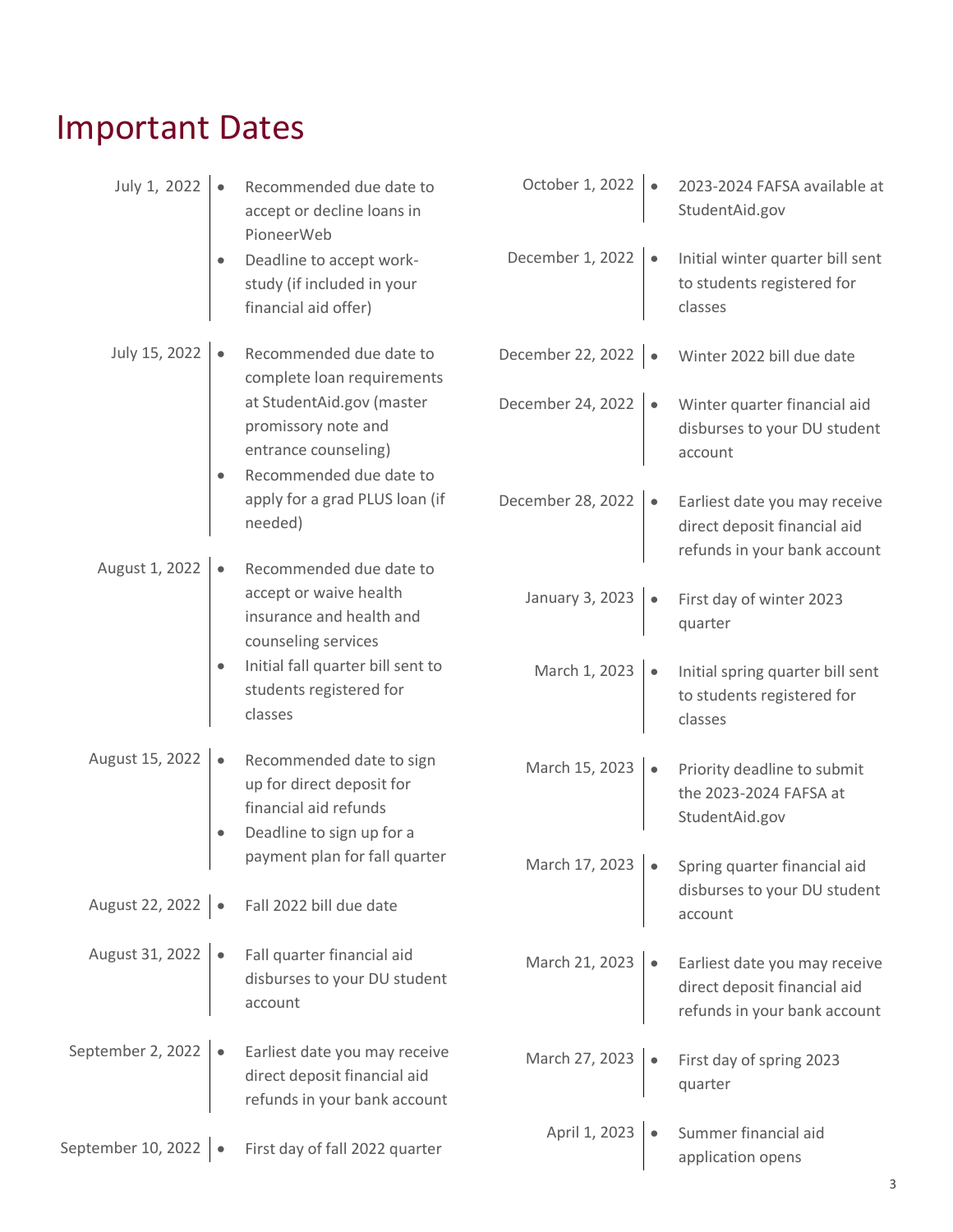# Your Financial Aid Offer

Your financial aid offer is based on your Free Application for Federal Student Aid (FAFSA), your assigned cost of attendance, your demonstrated financial need, and the availability of funding at DU. Your aid offer is only for the 2022- 2023 academic year; you must submit the FAFSA every year you wish to receive federal financial aid.

Your aid is automatically divided equally between all the quarters listed on your financial aid offer and can only be used during those terms, provided you are enrolled in the required amount of credits. If your enrollment plans are different than what's listed your aid offer, contact us so adjustments can be made to your cost of attendance and financial aid.

#### Viewing Your Aid Offer

View a PDF of your financial aid offer through PioneerWeb:

- 1. Log into [https://pioneerweb.du.edu.](https://pioneerweb.du.edu/) If this is your first time logging in, your password will be your 6-digit birthday in MMDDYY format.
- 2. Go to the Student or Incoming Grad Students tab.
- 3. Click on the "View a PDF of Financial Aid Offer" link in the Financial Aid Information box.
- 4. Choose the "2022-2023 Aid Year" from the drop-down menu.

#### Estimated Costs (Cost of Attendance)

On your financial aid offer, you will see a section called "Estimated Costs for the 2022-2023 Academic Year." This is known as your cost of attendance, and is an **estimate** of the overall price of attending DU for one year. These figures are based on the average enrollment of students in your academic program; your actual costs will likely be different than what's listed on your aid offer and will depend on the number of classes you take each quarter.

Costs listed are considered either direct or indirect:

- **Direct costs** are those that will appear on your University bill, such as tuition, fees, and health insurance (if you plan to enroll in DU's plan).
- **Indirect costs** are estimated costs associated with attending DU (such as books and personal expenses), but will not appear on your University bill.

The cost of attendance listed on your aid offer serves two purposes:

- 1. To give you an idea of the typical cost of a DU education for one year, and
- 2. To set a limit on the amount of financial aid you can receive during the academic year (which federal regulations require us to do).

This means that the total amount of your financial aid—including scholarships, grants, loans, work-study, etc.—cannot exceed your cost of attendance.

## Can my cost of attendance be increased?

If you need additional loan funding to help cover costs not included in your cost of attendance, we may be able to make adjustments on a case-by-case basis for certain circumstances outlined on the Budget Adjustment Form. Visit th[e forms](https://www.du.edu/admission-aid/financial-aid-scholarships/graduate-financial-aid/forms) [page o](https://www.du.edu/admission-aid/financial-aid-scholarships/graduate-financial-aid/forms)f our website to learn more.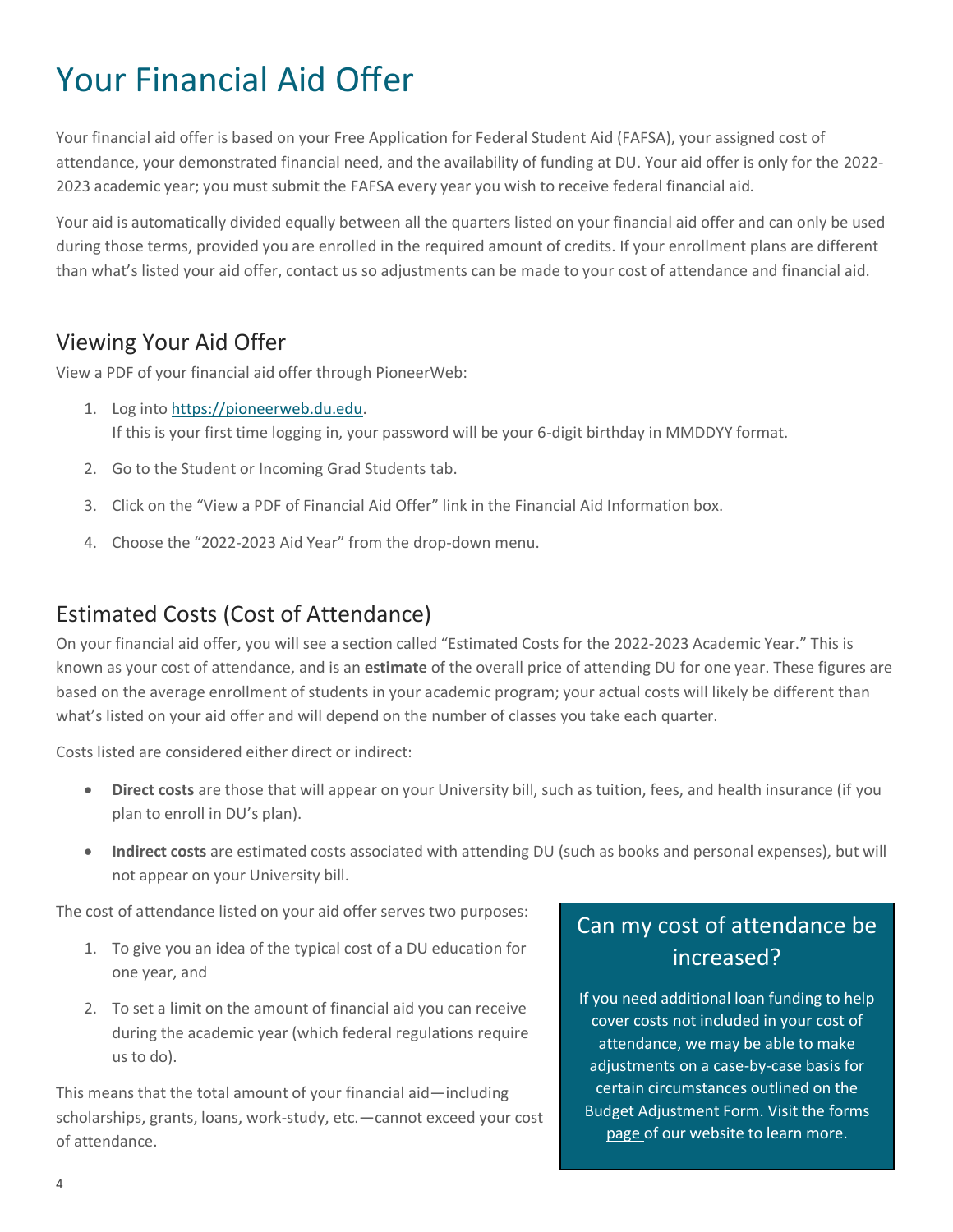# Financial Aid Offered

The next section on your aid offer will list the types of aid you are eligible to receive for the 2022-2023 academic year.

- **Grant, Scholarship, and Waiver Eligibility:** Your eligibility for institutional grants, scholarships, assistantships, etc., is determined by your academic program's admission process—not Financial Aid. If you have questions about the availability of this type of aid or the scholarships listed on your aid offer, please contact your program's admissions representative.
- **Student Loan Eligibility:** The vast majority of students are offered at least one type of Federal Direct loan in their financial aid offer. Graduate students are eligible to borrow up to \$20,500 in Direct Unsubsidized Loan funding each academic year, and most graduate students are eligible to borrow additional funding through the Direct Graduate PLUS Loan. Additional information about these loans is available on the next page.
- **Federal Work-Study:** Some students will see a section with information about work-study, a type of financial aid that allows you to earn money through part-time employment. Because of limited funding, not all students who are eligible will be offered work-study. Additional information is available [on our website.](https://www.du.edu/admission-aid/financial-aid-scholarships/graduate-financial-aid/types-aid/work-study)

## Estimated Out-of-Pocket Cost:

This section of your aid offer estimates the total amount due for the 2022-2023 academic year after your financial aid has been applied to your University bill.

- **Estimated Direct Costs Without Loans:** This is an **estimate** of your out-of-pocket cost after your scholarships, assistantships, waivers, etc., have been applied.
- **Estimated Direct Costs with Loans:** This is an **estimate** of your out-of-pocket cost after your scholarships, assistantships, waivers, etc., have been applied, if you also choose to borrow the full amount of student loans offered to you.

## Estimate Your Bill

While your financial aid offer provides a general estimate of your cost for the 2022-2023 academic year, you can use our Estimated Billing Worksheet to get a more precise calculation of what you'll be billed each quarter and how much you may need to borrow in student loan funding.

 $\rightarrow$  A link to this worksheet is on th[e forms page o](https://www.du.edu/admission-aid/financial-aid-scholarships/graduate-financial-aid/forms)f our website.

## Revised Financial Aid Offers

Once you have received your initial financial aid offer, revisions may be needed if you received an outside scholarship, your cost of attendance has changed, additional funds have been approved, loan adjustments have been made, etc. You will be notified via email if a revised aid offer is available to view in PioneerWeb.

### Summer Financial Aid

We do not assume all students will take summer classes, which is why some students will not see aid for the summer quarter listed on their aid offer. Direct loan availability is limited to your remaining eligibility from the current academic year. If interested in financial aid for the summer and you don't see summer aid listed on your offer, you'll need to complete a separate application in PioneerWeb in the spring.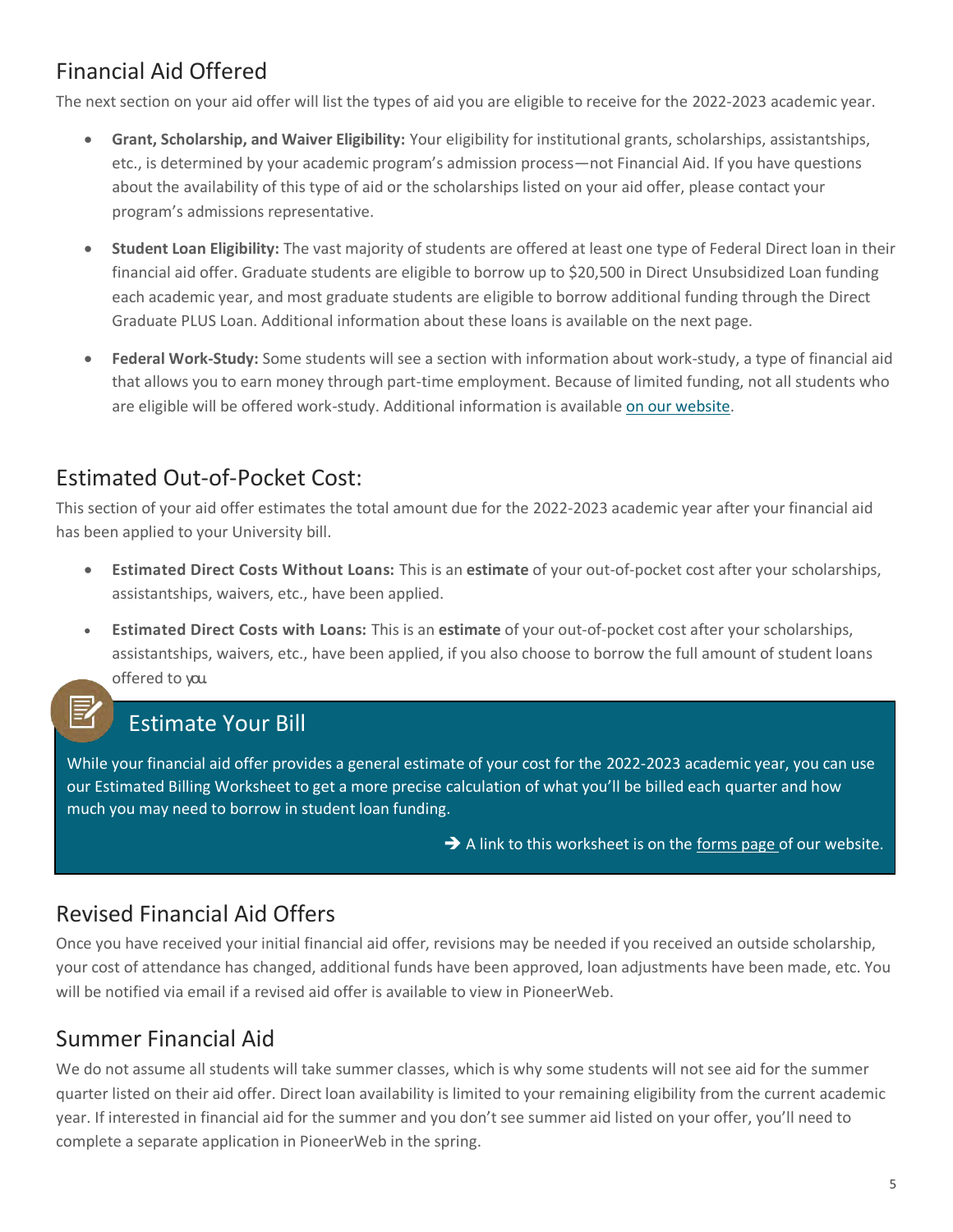# Student Loans

The vast majority of students who apply for financial aid at DU will see at least one Federal Direct student loan in their aid offer. If you need a loan to help cover the cost of your program, consider federal student loans first. All student loans are borrowed funds that you must repay after you graduate or drop below half-time enrollment, but federal student loans usually have lower interest rates and more flexible repayment options than a private loan from a bank or credit union.

#### Direct Unsubsidized Loan

The Direct Unsubsidized Loan is funded by the federal government through the William D. Ford Federal Direct Loan program, administered by DU, and available to students enrolled at least half-time (4 credits or more) in a degree-seeking program. More information about this loan is available on [StudentAid.gov.](https://studentaid.gov/understand-aid/types/loans/subsidized-unsubsidized)

- **Borrowing Limit:** You can borrow up to \$20,500 per academic year or up to your total cost of attendance when combined with all your other financial aid, whichever is less. Total lifetime borrowing cannot exceed \$138,500.
- **Interest Rate:** The interest rate for loans borrowed during the 2021-22 academic year is 5.28% (the rate for 2022-23 will be announced in May). This rate is fixed throughout the life of the loan. Interest begins accruing when the loan is first disbursed and continues to accrue throughout the life of the loan. You will receive quarterly interest statements from your loan servicer; you may either pay the interest quarterly or allow it to capitalize once repayment begins.
- **Origination Fee:** The federal government charges a 1.057% fee to help offset the cost of processing these loans. This fee is assessed when loan funds are sent to DU, which means the amount that pays into your student account will be slightly smaller than the amount you borrow.
- **Repayment:** Repayment begins after your 6-month grace period has been exhausted. Your grace period begins once you graduate, withdraw, or drop below half-time enrollment. No payments are required while enrolled or during your grace period.

### Direct Graduate PLUS Loan

The Direct Graduate PLUS Loan (commonly referred to as a grad PLUS loan) is not automatically included in financial aid offers for graduate students—you must apply for it separately through [StudentAid.gov.](https://studentaid.gov/app/launchPLUS.action?plusType=gradPlus) This is a credit-based loan, which means you'll need to undergo a credit check with the U.S. Department of Education before you can borrow funding. You are highly encouraged to accept your full Direct Unsubsidized Loan before applying for a grad PLUS loan, as the terms of that loan are more favorable. You must be enrolled at least half time (4 credits or more) to receive this loan. More information is available on [StudentAid.gov.](https://studentaid.gov/understand-aid/types/loans/plus)

- **Borrowing Limit:** The maximum you can borrow per academic year is your total cost of attendance less all of your other financial aid (including the Unsubsidized Loan). There is no lifetime borrowing limit.
- **Interest Rate:** The interest rate for loans borrowed during the 2021-22 academic year is 6.28% (the rate for 2022-23 will be announced in May). This rate is fixed throughout the life of the loan. Interest begins accruing when the loan is first disbursed and continues to accrue throughout the life of the loan. You will receive quarterly interest statements from your loan servicer; you may either pay the interest quarterly or allow it to capitalize once repayment begins.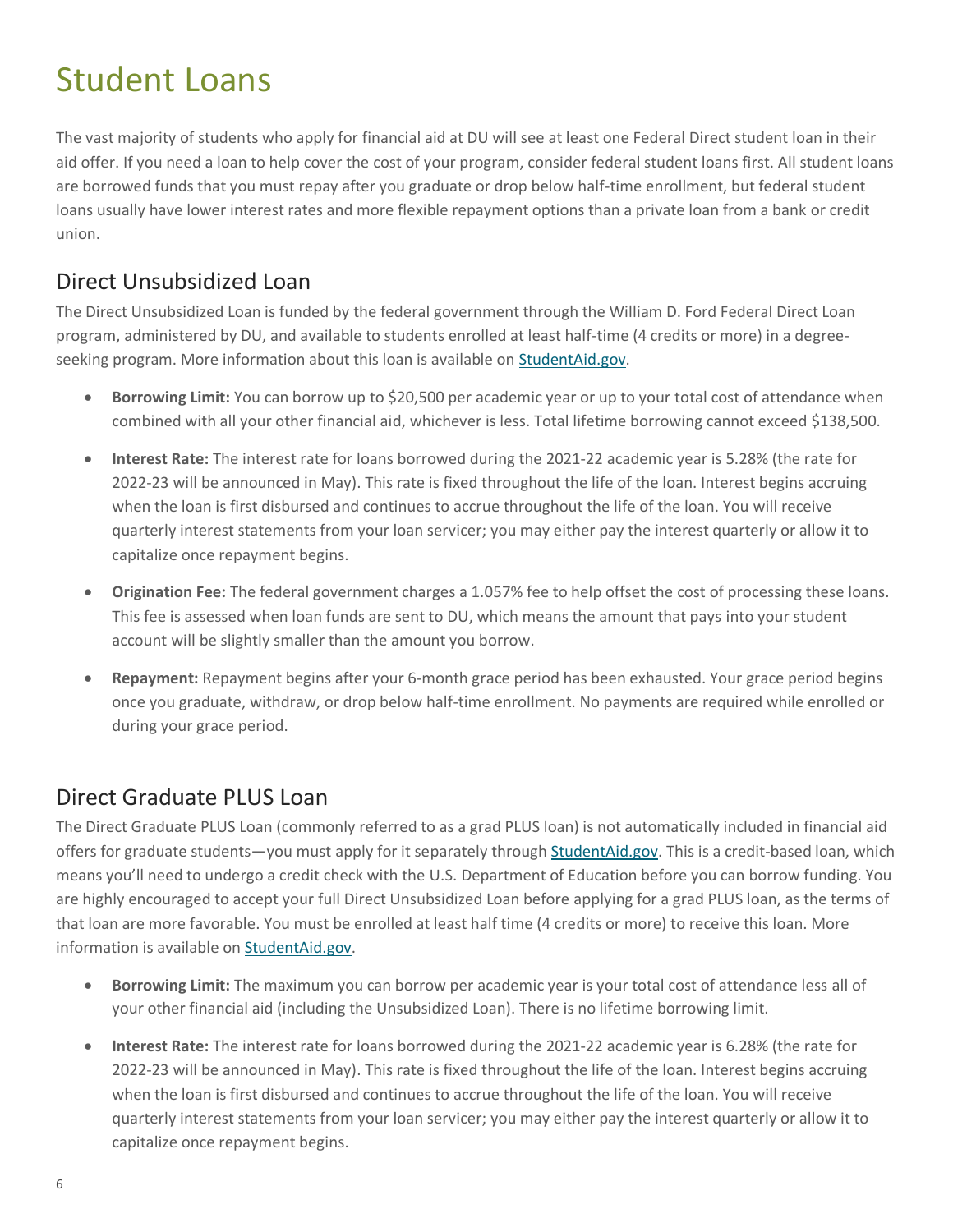- **Origination Fee:** The federal government charges a 4.228% fee to help offset the cost of processing these loans. This fee is assessed when loan funds are sent to DU, which means the amount that pays into your student account will be slightly smaller than the amount you borrow.
- **Repayment:** Repayment begins after your 6-month grace period has been exhausted. Your grace period begins once you graduate, withdraw, or drop below half-time enrollment. No payments are required while enrolled or during your grace period.
- **Credit Check:** To receive a grad PLUS loan, you'll need to undergo a credit check with the U.S. Department of Education before being approved. Debt-to-income ratio, credit score, employment status or lack of credit is not taken into account during this credit check. A borrower is considered to have adverse credit if:
	- $\circ$  they have one or more debts with a total combined outstanding balance greater than \$2,085 that are 90 days or more delinquent as of the date of the credit check, or that have been placed in collection or charged off during the 2 years preceding the date of the credit check; or
	- o during the 5 years preceding the date of the credit report, they have been subject to a default determination, discharge of debt in bankruptcy, foreclosure, repossession, tax lien, wage garnishment, or write-off of a federal student aid debt.
- **Options if Denied:** If your credit is denied, you have two options: 1) apply with a credit-worthy endorser (cosigner) or 2) submit an appeal to the Department of Education if there are errors on your credit report you can document.

#### Private Education Loans

The terms of [private education loans v](https://www.du.edu/admission-aid/financial-aid-scholarships/graduate-financial-aid/types-aid/loans#private)ary significantly. They require a credit check and/or debt-to-income ratio check on the borrower and/or co-signer. You should take advantage of all federal student loan options before pursuing a private loan, as federal loans generally have better terms than private loans and offer multiple repayment options. Private loans are also not eligible for federal loan consolidation, and most don't offer repayment plans based on income. Learn more about the difference between federal and private loans through [StudentAid.gov.](https://studentaid.gov/understand-aid/types/loans/federal-vs-private#if-you-need-to-borrow-money-to-pay-for-college-or-career-school-start-with-federal-loans)

If you decide to apply for a private education loan, you must initiate the loan process with the lender you select. You can apply for a loan up to your total cost of attendance, minus all your other financial aid. Find additional information about private loans and a link to our preferred lender lis[t on our website.](https://www.du.edu/admission-aid/financial-aid-scholarships/graduate-financial-aid/types-aid/loans#private)

### Calculate Your Future Loan Payments

Don't borrow blindly! It's important for you to understand all of the terms of your loans and your repayment responsibilities before you borrow. Student loans are nearly impossible to discharge in bankruptcy, so the choices you make today can impact you for many years to come.

There are multiple repayment options available for federal student loans; review these at [StudentAid.gov/manage](https://studentaid.gov/manage-loans/repayment/plans)loans/repayment/plans. As a general rule, for a student loan burden to be manageable, the total amount you borrow should be less than your starting salary after graduation. Be sure to take that into account when estimating how much loan funding you will need to complete your degree.

#### Loan Simulator

Before you borrow, calculate what your future monthly payment amounts might look like under different repayment plans online at:

**<https://studentaid.gov/loan-simulator/>**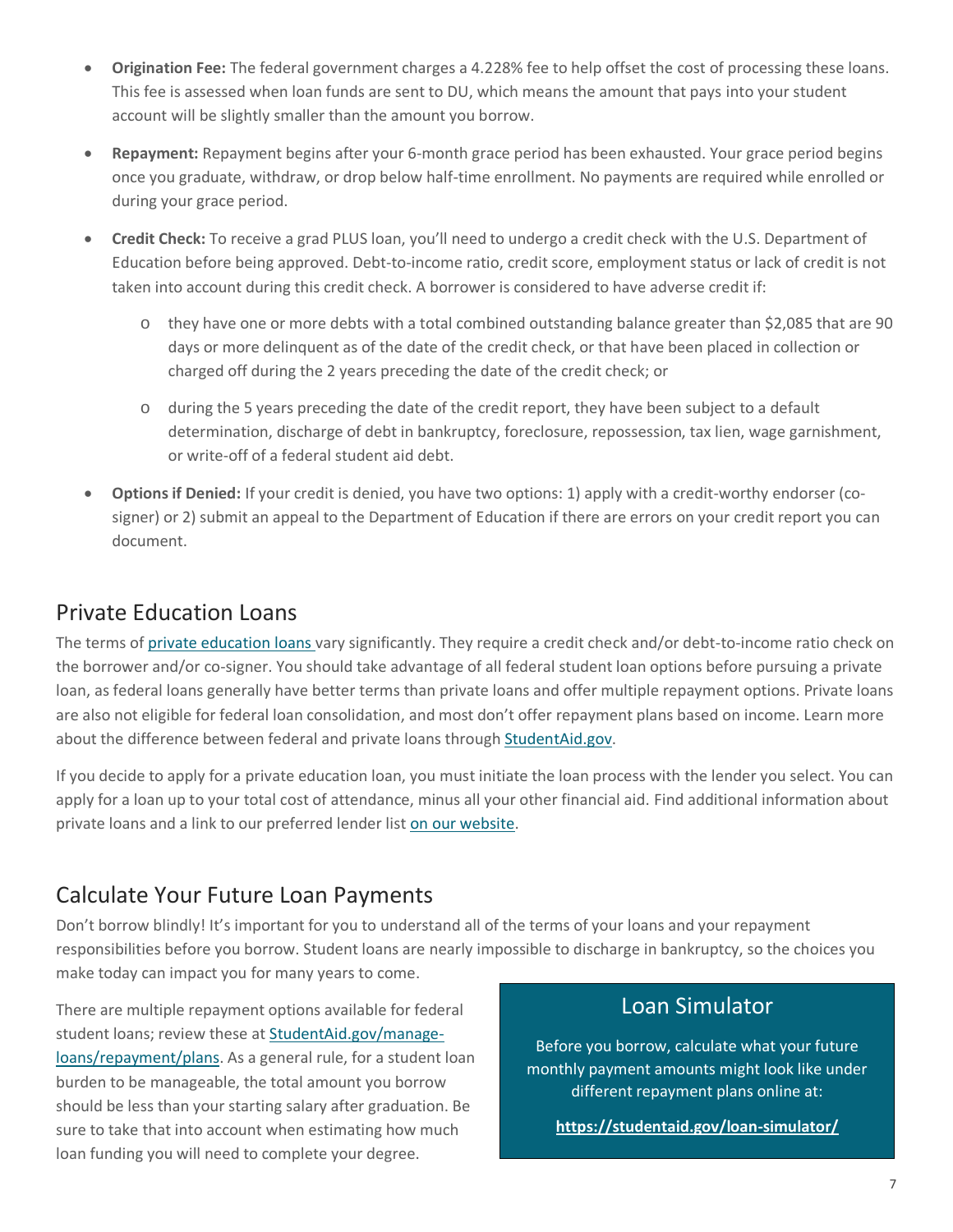# Next Steps to Receive Your Aid

There are additional steps you must take in order to receive most types of financial aid.

#### Accept or Decline Your Financial Aid

Any type of aid you wish to receive—scholarships, loans, work-study, etc.—must first be accepted in PioneerWeb (some types of institutional aid may already be accepted on your behalf). To accept or decline the financial aid offered to you:

- 1. Log into PioneerWeb at [https://pioneerweb.du.edu.](https://pioneerweb.du.edu/)
- 2. Go to the Student or Incoming Grad Students tab.
- 3. Click on the "Accept/Decline Financial Aid" link in the Financial Aid Information box.
- 4. Select the 2022-2023 Aid Year from the drop-down menu.
- 5. Click on the Terms and Conditions tab, read through, and click the "Accept" button at the bottom of the page.
- 6. Click on the Accept Award Offer tab.
	- a. Choose "Accept" or "Decline" in the drop-down menu next to each type of aid offered to you.
	- b. You can borrow a portion of a loan by typing the amount you wish to borrow in the "Accept Partial Amount" box. (Remember, any amount you accept will be split evenly over your terms of enrollment.)
- 7. Click on the "Submit Decision" button.

Once you have accepted or declined your aid, you'll need to contact Financial Aid if there are any adjustments you need to make to your loan amounts.

#### Complete Direct Unsubsidized Loan Requirements

If you accepted a Direct Unsubsidized loan and are a first-time borrower at DU, you'll need to complete a Master Promissory Note and Entrance Counseling before you can receive funding. Both requirements can be completed online a[t StudentAid.gov.](https://studentaid.gov/h/complete-aid-process)

### Apply for the Graduate PLUS Loan (if desired)

If you need additional loan funding to help cover the cost of your tuition or living expenses, apply for the grad PLUS loan online at [StudentAid.gov.](https://studentaid.gov/app/launchPLUS.action?plusType=gradPlus) Remember that you must pass a credit check to be approved for this funding. If approved, you'll need to complete a Master Promissory Note and Entrance Counseling online [StudentAid.gov](https://studentaid.gov/h/complete-aid-process) as well.

#### Check Your Status on PioneerWeb

Throughout the year, be sure to review the "Financial Aid Requirements" box on the Student tab of PioneerWeb. Anything marked with a red flag means we're missing something, which could delay the disbursement of your aid.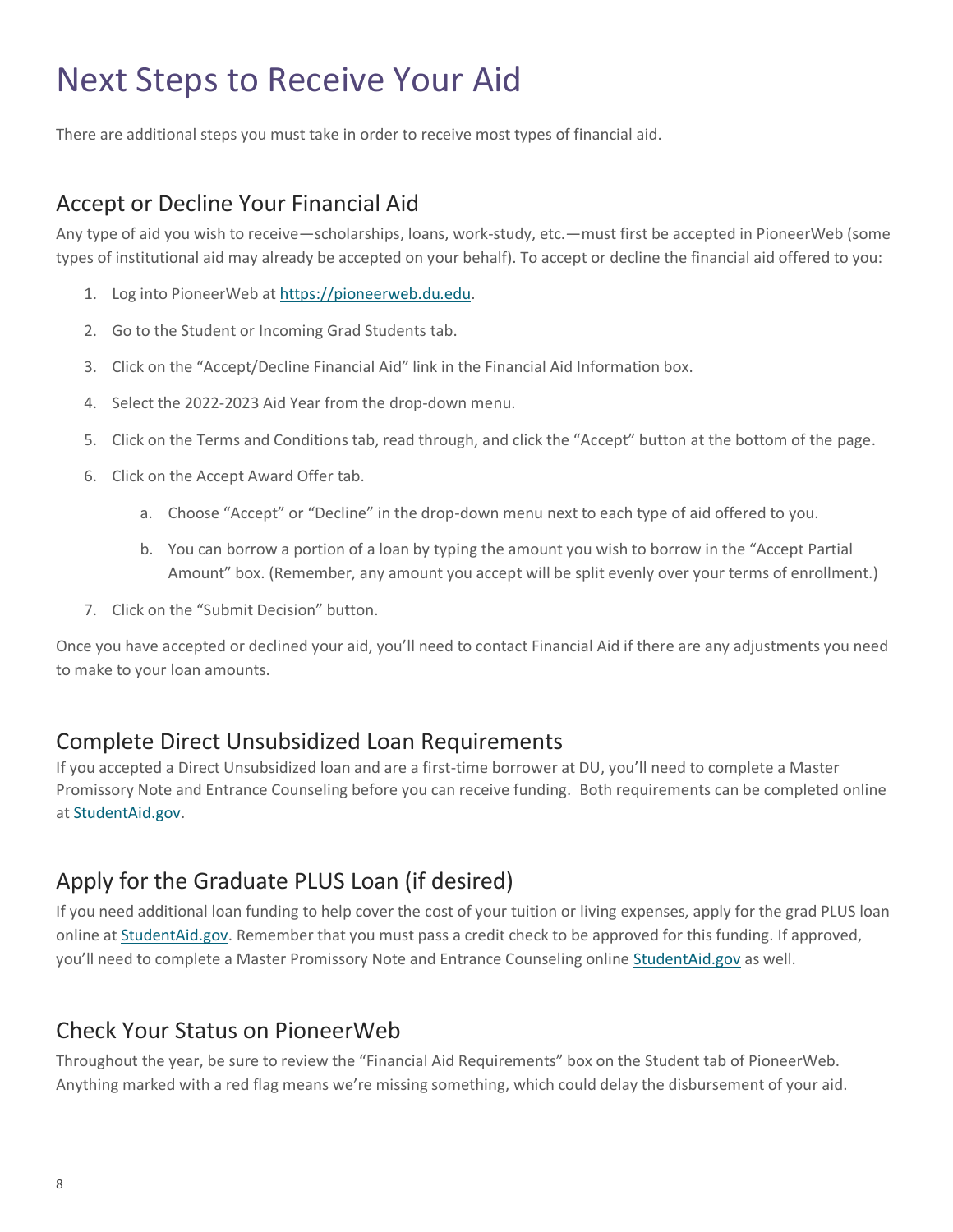# Your Bill and Receiving Your Aid

### Billing

The [Bursar's Office](https://www.du.edu/bursar/) is responsible for billing and will assess charges to your student account (such as tuition, fees and health insurance) each quarter. You will receive an email when your bill is available to view on DUPay. More information about setting up DUPay and adding authorized users is available at [www.du.edu/bursar/payment](http://www.du.edu/bursar/payment)

The first bill each quarter will list tuition, fees, and any other charges you have for that term, as well as your authorized financial aid. In order for aid to be "authorized," it must be accepted and all requirements completed. Be sure to check PioneerWeb—any item with a red flag in the "Financial Aid Requirements" box requires additional action, and the specific aid associated with that requirement will not appear as a credit on your bill until that item is satisfied.

### Disbursement and Refunds

No earlier than 10 days prior to the first day of classes each quarter, your financial aid for that term will disburse to your student account and will pay toward your charges—if all financial aid requirements have been met. This process is called disbursement.

If your financial aid is more than the total of your charges, you will be eligible for a refund to pay other non-billable expenses such as books and living expenses. Generally, refunds are generated by the Bursar's Office 2-3 days after disbursement. To expedite the receipt of your refund, we recommend setting up [direct deposit.](https://www.du.edu/bursar/direct-deposit) Otherwise, a check will be sent to the mailing address on your student account.

| Term                  | First Day of Classes | Disbursement Date | <b>Anticipated Refund Date</b> |
|-----------------------|----------------------|-------------------|--------------------------------|
| <b>Fall Quarter</b>   | September 10, 2022   | August 31, 2022   | September 2, 2022              |
| <b>Winter Quarter</b> | January 3, 2023      | December 24, 2022 | December 28, 2022              |
| <b>Spring Quarter</b> | March 27, 2023       | March 17, 2023    | March 21, 2023                 |
| Summer Quarter        | June 12, 2022        | June 9, 2023      | June 13, 2023                  |

Please note: DU does not accept credit/debit card payments. Current financial aid cannot pay a prior year's past-due balance, and you must be current on your University bill to be able to register for the next quarter and/or receive an official academic transcript.

### Payment Plans

The University of Denver provides students the opportunity to spread their educational costs out over 2 or 3 payments each quarter. Each plan has an enrollment fee of \$20, and there is no credit check requirement to enroll.

Sign up for a payment plan through DUPay once you receive your first bill for the quarter. Installment amounts will automatically be adjusted if additional charges or credits are added to your account. Late fees will be assessed for any installment 15 or more days past due, and the payment plan must be paid in full in order to register for classes for the next quarter. More information is available a[t www.du.edu/bursar/payments/payment-plans.](http://www.du.edu/bursar/payments/payment-plans)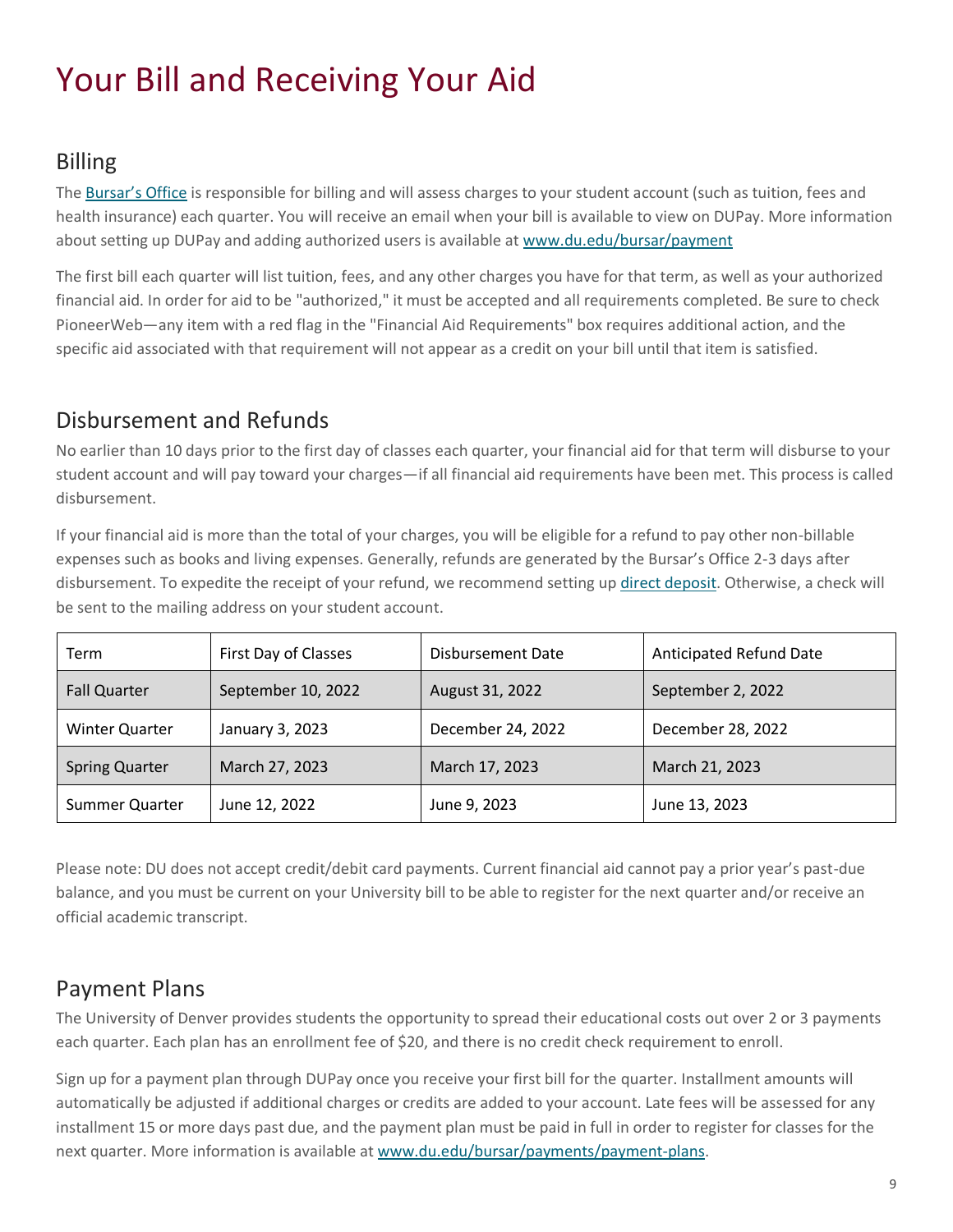# Policies

#### Enrollment

- You must be enrolled in a degree-granting program to be eligible for financial aid.
- You must maintain at least half-time enrollment (4 credits or more) to remain eligible for work-study, the Federal Direct Unsubsidized Loan and the Graduate PLUS loan.
- If you obtain your degree, withdraw from school, or change from a degree candidate to a non-degree candidate during the school year, your financial aid offer will be adjusted according to the terms you attended.
- Federal aid (including loans) can only be used to pay for courses needed to earn your degree.
- **Dual-degree enrollment:** Students enrolled in a dual-degree program (JD/MBA, JD/MSW, etc.) must get approval to take semester- and quarter-based classes simultaneously, as this option is not available for all terms. Please contact the Office of the Registrar for more information.

### Satisfactory Academic Progress (SAP)

In order continue receiving financial aid, you must maintain [Satisfactory Academic Progress](https://www.du.edu/admission-aid/financial-aid-scholarships/graduate-financial-aid/policies-maintaining-aid/sap) (SAP). Federal regulations require us to monitor the academic progress of all students receiving financial aid toward the completion of their degree. (Please note: this policy pertains only to financial aid and is separate from other academic policies published by the institution.) SAP is monitored on a yearly basis one or two weeks after professors are required to have grades reported for the spring term. Certificate program students are an exception; their SAP is monitored at the end of every term. As a financial aid recipient, you must maintain the following minimum standards to continue receiving financial aid.

#### **SAP Minimum Standards:**

- You must maintain a cumulative grade point average (CGPA) of 3.00.
- You must complete and pass a minimum of 66.6% of all courses attempted, also known as Cumulative Completion Rate (CCR).
- You must complete your degree requirements within 150% of the minimum credits required to graduate, also known as Maximum Time Frame (MTF). For example, you may attempt a maximum of 135 credits in order to complete a degree that requires 90 credits.

#### **Financial Aid Suspension and Probation:**

With the exception of certificate students as described above, all other students are monitored for SAP compliance annually and will be sent an email after spring grades are posted if they fail to meet either the CGPA, CCR, or MTF requirements. Students are placed on financial aid suspension and will not receive a disbursement of federal, state or institutional financial aid until they regain compliance with SAP requirements or a Satisfactory Academic Progress Appeal is completed, submitted to, and approved by the Financial Aid Appeals Committee. All students who are not meeting Satisfactory Academic Progress must appeal their status to the Office of Financial Aid Appeals Committee in order to continue receiving financial aid. Each appeal request is reviewed on a case-by- case basis by the Special Circumstances Committee. To learn more about this policy and the appeal process, please [visit our website.](https://www.du.edu/admission-aid/financial-aid-scholarships/graduate-financial-aid/policies-maintaining-aid/sap)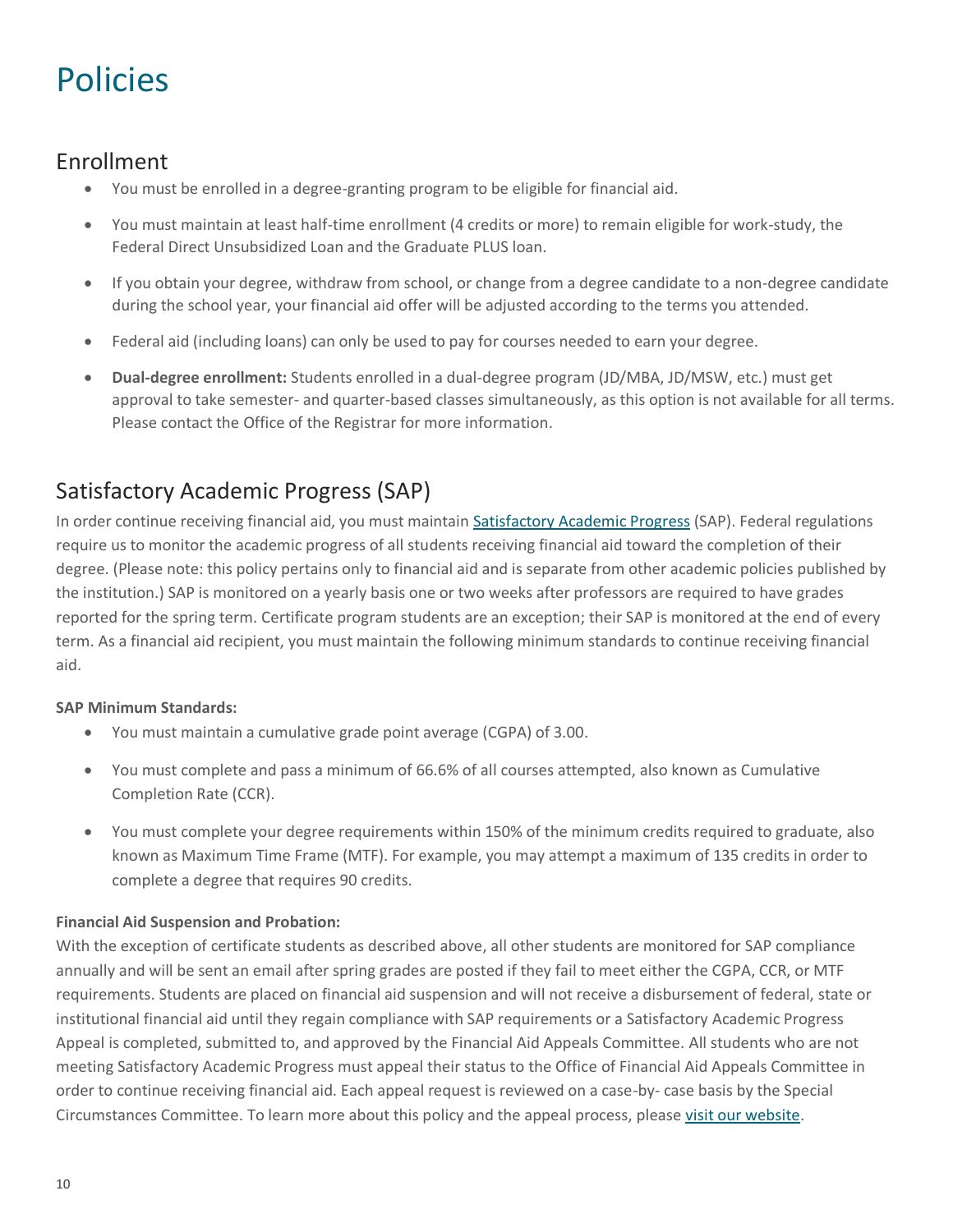# Withdrawing from DU (R2T4 Policy)

Title IV (Federal) funds are offered to you under the assumption that you will be enrolled for the entire period for which the aid is offered. When you withdraw from all courses for any reason—including medical withdrawals—you may no longer be eligible for the full amount of Title IV funds you were originally scheduled to receive. This policy is known as the Return of Title IV Funds (R2T4) policy.

If you withdraw from all courses prior to completing at least 60% of the term, you may be required to repay a portion of the federal financial aid you received for that term (this includes federal student loans). A pro rata schedule is used to determine the amount of federal student aid funds you will have earned at the time of withdrawal.

The return of funds is based upon the concept that students earn their financial aid in proportion to the amount of time in which they are enrolled. Under this reasoning, a student who withdraws in the second week of classes has earned less of their financial aid than a student who withdraws in the seventh week. Once 60% of the term is completed, you are considered to have earned all of your financial aid and will not be required to return any funds. If you withdraw prior to the first day of classes for the term, all of your aid for that term will be cancelled.

Learn more about the R2T4 policy—including how we calculate the percentage of aid earned and the order in which we return funds—[on our website.](https://www.du.edu/admission-aid/financial-aid-scholarships/graduate-financial-aid/policies-maintaining-aid/withdrawal)

#### Institutional Aid and Tuition

DU scholarships and grants, as well as teaching and research assistantships, can pay toward tuition charges only unless otherwise stipulated by the award (which is rare). This means that the total amount of your DU institutional aid cannot exceed the cost of your tuition for any term. DU employees cannot receive a combination of tuition waiver benefits and institutional aid that exceed tuition.

### Need-Based Financial Aid Eligibility

In order to be eligible for need-based aid—which includes work-study and some institutional scholarships—you must have financial need. The information you report on your FAFSA is used to estimate your Expected Family Contribution (EFC). This is an estimate of the amount you (and your family, if applicable) are expected to contribute to your annual educational expenses. Your financial need is calculated by subtracting your EFC from your total [cost of attendance.](https://www.du.edu/admission-aid/financial-aid-scholarships/graduate-cost-attendance)

#### *Cost of Attendance - EFC = Financial Need*

The total amount of your need-based aid cannot exceed your financial need. Changes in your financial circumstances can affect your need and eligibility for need-based aid.

#### **Overawards**

The total amount of your financial aid—including loans—cannot exceed your cost of attendance. And the total amount of your need-based aid cannot exceed your financial need. When the aid you receive from all sources is greater than either your cost of attendance or your financial need, an overaward occurs.

While our office takes care not to let this happen, circumstances may change after your initial financial aid offer has been generated, resulting in an overaward. The most common example of this happens when additional financial aid was awarded to you (such as an additional institutional scholarship, private scholarship, or 3rd party payment). This can also happen if you reduce your enrollment from full-time to half-time.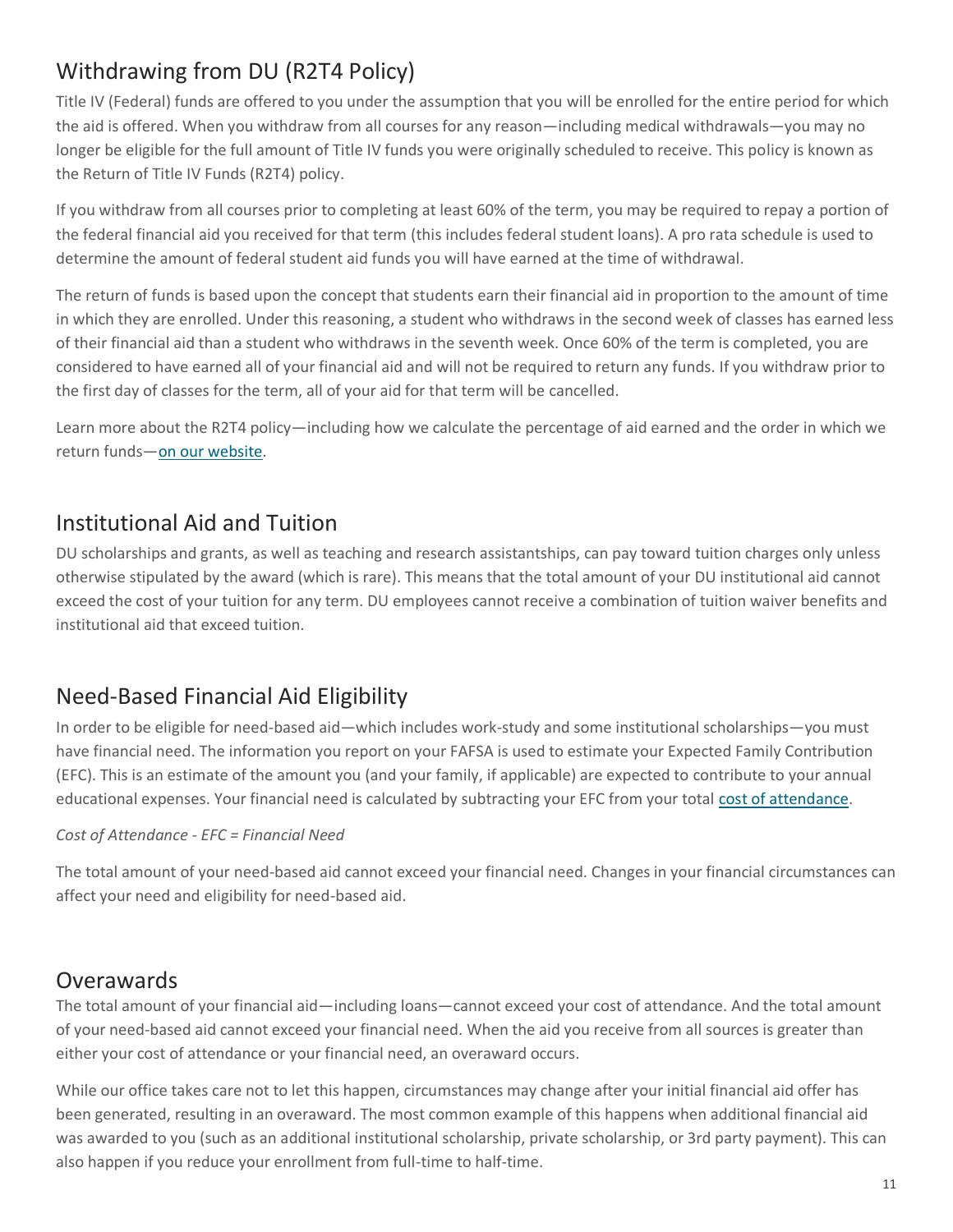We are bound by federal regulations to correct overawards. To do so, we must make adjustments to your aid. Many times, this means we will reduce a loan. However, depending on the type of overaward, we may need to reduce a scholarship or grant to resolve it—particularly if there are no loans to reduce. In some cases, you may owe money back to the DU. If you have been overawarded and an advisor needs to adjust your aid, you will receive an email.

### Your Rights and Responsibilities

As a student, you have the right to:

- know what financial assistance is available to you, including all federal, state, and institutional financial aid programs
- know the deadlines for submitting applications and the process required
- an explanation of the types of aid contained in your financial aid offer as well as how to retain eligibility for those funds
- request a review of your current financial situation if you meet certain criteria based on changes since filing the current aid year financial aid application
- know loan interest rates, total amount to be repaid, procedures for repayment, when repayment begins, and how long you have to repay the loan
- know the method and frequency of financial aid disbursements

As a student, you have the responsibility to:

- be aware of your ability to pay any institutional charges based on your available financial aid and personal resources
- read all correspondence—including emails—sent to you from Financial Aid
- complete all requirements accurately, in a timely manner, and by the appropriate deadlines
- inform us if your enrollment plans change for any given term
- inform us of any outside scholarships, assistantships, or additional resources that you receive
- maintain a record of your application and aid information and keep copies of all your financial aid documents in a personal file
- complete the FAFSA completely and accurately, and if selected for verification, provide all requested documents in a complete, accurate, and timely manner (falsification of information on application forms for federal financial assistance is considered a criminal offense, and you may be subject to penalties under the U.S. Criminal Code)
- read and understand all forms that you are asked to submit or sign, realizing that you are legally responsible for all agreements that you sign
- know and comply with all policies and procedures of the University of Denver